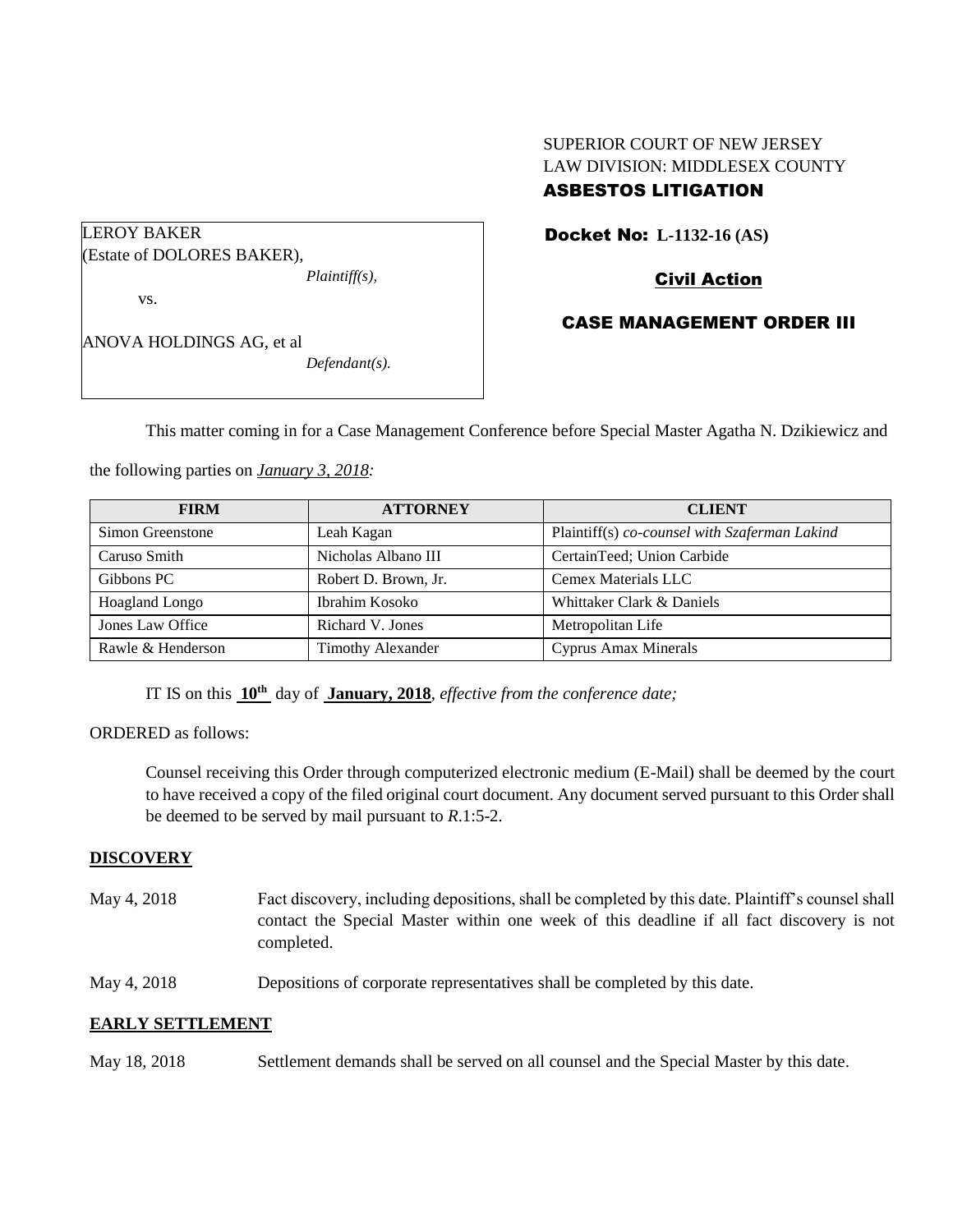## **SUMMARY JUDGMENT MOTION PRACTICE**

| June 29, 2018          | Plaintiff's counsel shall advise, in writing, of intent not to oppose motions by this date. |  |
|------------------------|---------------------------------------------------------------------------------------------|--|
| July 20, 2018          | Summary judgment motions shall be filed no later than this date.                            |  |
| August 17, 2018        | Last return date for summary judgment motions.                                              |  |
| <b>MEDICAL DEFENSE</b> |                                                                                             |  |

| June 29, 2018      | Plaintiff shall serve medical expert reports by this date.                                                                                                                                    |
|--------------------|-----------------------------------------------------------------------------------------------------------------------------------------------------------------------------------------------|
| June 29, 2018      | Upon request by defense counsel, plaintiff is to arrange for the transfer of pathology specimens<br>and x-rays, if any, by this date.                                                         |
| September 28, 2018 | Defendants shall identify its medical experts and serve medical reports, if any, by this date.<br>In addition, defendants shall notify plaintiff's counsel (as well as all counsel of record) |

## **LIABILITY EXPERT REPORTS**

| June 29, 2018 | Plaintiff shall identify its liability experts and serve liability expert reports or a certified expert |
|---------------|---------------------------------------------------------------------------------------------------------|
|               | statement by this date or waive any opportunity to rely on liability expert testimony.                  |

**of a joinder in an expert medical defense by this date.**

September 28, 2018 Defendants shall identify its liability experts and serve liability expert reports, if any, by this date or waive any opportunity to rely on liability expert testimony.

### **ECONOMIST EXPERT REPORTS**

June 29, 2018 Plaintiff shall identify its expert economists and serve expert economist report(s), if any, by this date or waive any opportunity to rely on economic expert testimony.

September 28, 2018 Defendants shall identify its expert economists and serve expert economist report(s), if any, by this date or waive any opportunity to rely on economic expert testimony.

### **EXPERT DEPOSITIONS**

October 31, 2018 Expert depositions shall be completed by this date. To the extent that plaintiff and defendant generic experts have been deposed before, the parties seeking that deposition in this case must file an application before the Special Master and demonstrate the necessity for that deposition. To the extent possible, documents requested in a deposition notice directed to an expert shall be produced three days in advance of the expert deposition. The expert shall not be required to produce documents that are readily accessible in the public domain.

#### **PRE-TRIAL AND TRIAL**

January 19, 2018 The settlement conference previously scheduled on this date is **cancelled**.

 $\_$  ,  $\_$  ,  $\_$  ,  $\_$  ,  $\_$  ,  $\_$  ,  $\_$  ,  $\_$  ,  $\_$  ,  $\_$  ,  $\_$  ,  $\_$  ,  $\_$  ,  $\_$  ,  $\_$  ,  $\_$  ,  $\_$  ,  $\_$  ,  $\_$  ,  $\_$  ,  $\_$  ,  $\_$  ,  $\_$  ,  $\_$  ,  $\_$  ,  $\_$  ,  $\_$  ,  $\_$  ,  $\_$  ,  $\_$  ,  $\_$  ,  $\_$  ,  $\_$  ,  $\_$  ,  $\_$  ,  $\_$  ,  $\_$  ,